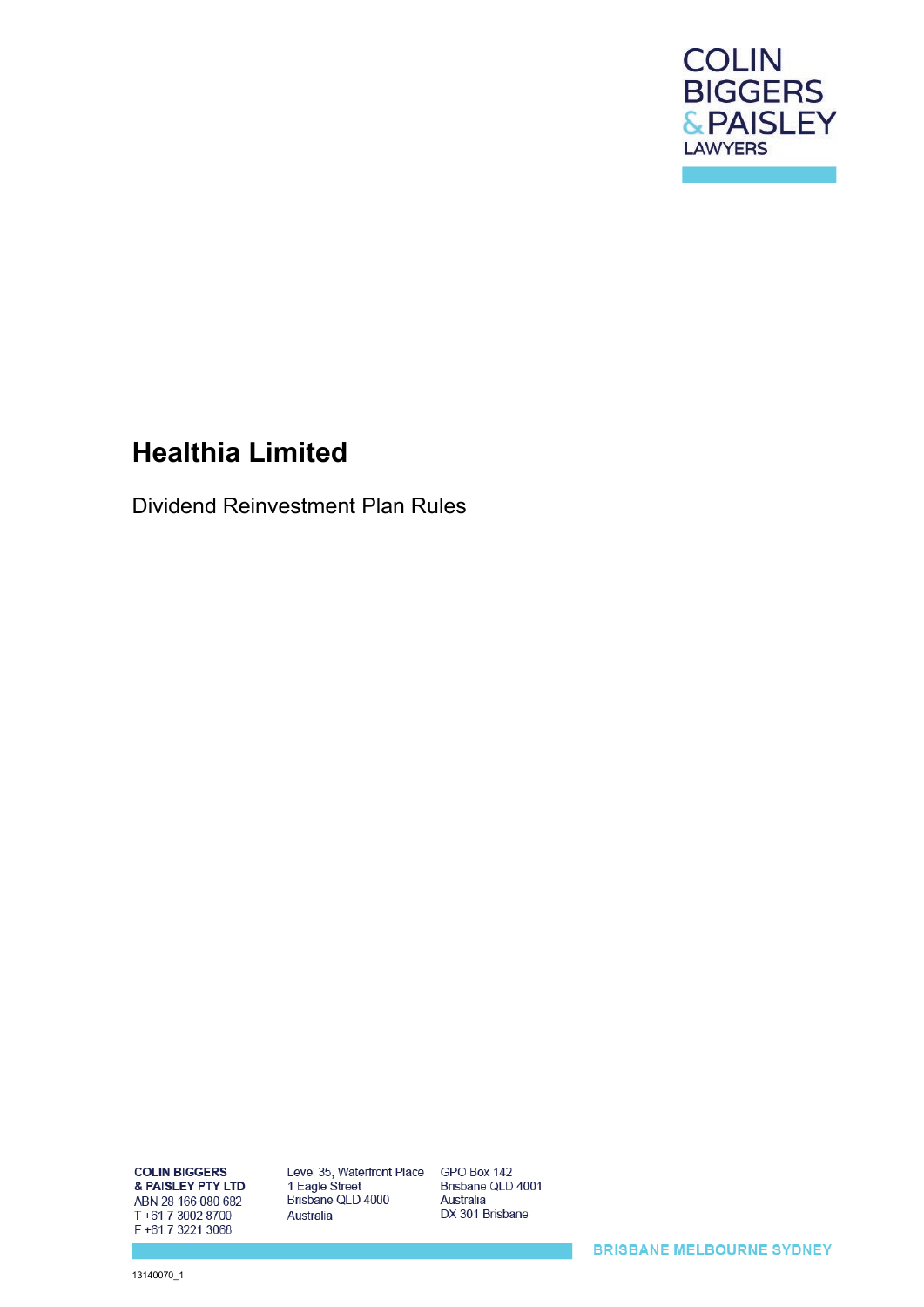# **Contents**

| 1.<br>1.1<br>1.2<br>1.3 |                                                                       |  |
|-------------------------|-----------------------------------------------------------------------|--|
| 2.                      | Commencement and period of operation of the DRP 4                     |  |
| 3.                      |                                                                       |  |
| 4.                      |                                                                       |  |
| 5.                      |                                                                       |  |
| 6.                      |                                                                       |  |
| 7.                      |                                                                       |  |
| 8.                      |                                                                       |  |
| 9.                      |                                                                       |  |
| 10.                     |                                                                       |  |
| 11.                     | Reduction or Termination of Participation Where no Notice is Given  8 |  |
| 12.                     | Variation, Suspension and Termination of the DRP or these Rules 9     |  |
| 13.                     |                                                                       |  |
| 14.                     |                                                                       |  |
| 15.                     |                                                                       |  |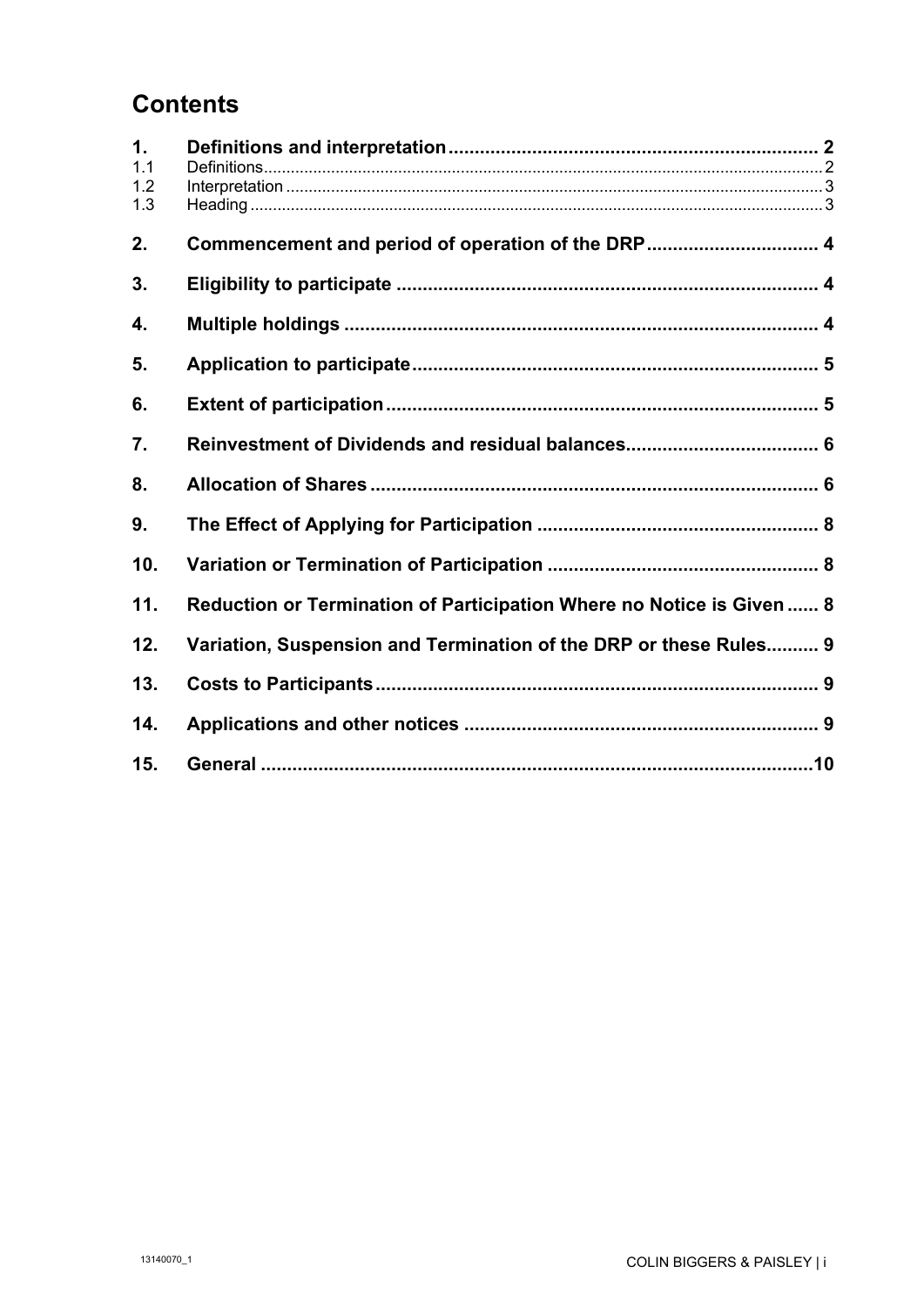The DRP allows Eligible Shareholders to reinvest all or part of any Dividend paid on their Shares in additional Shares instead of receiving the Dividend in cash.

Participation in the DRP is entirely optional. The DRP is administered in accordance with these Rules.

It is important that you read these Rules carefully before deciding whether to participate in the DRP. If you have any questions or need advice on whether you should participate in the DRP, you should contact an independent professional advice.

#### **1. Definitions and interpretation**

#### **1.1 Definitions**

In these Rules, unless the context otherwise requires, the following terms and expressions will have the following meanings:

**Allocated or Allocation** has the meaning given in rule [8\(a\).](#page-6-0)

**ASX** means ASX limited (ACN 008 624 691) or the stock market operated by ASX Limited (as the case may be)

**Board** means the Board of Directors of the Company

**Business Day** has the meaning given in the ASX Listing Rules

**Company** means Limited ACN 626 087 223.

**Dividend** means any dividend per Share announced and payable by the Company.

**Dividend Payment Date** means the date on which the Dividend is payable, as announced by the Company.

**Dividend Record Date** means the date and time, as determined by the Board, at which a person holds or is taken to hold Shares for the purpose of determining the entitlement of Shareholders to Dividends.

**DRP** means the Company's dividend reinvestment plan to which these Rules apply, as varied from time to time.

**DRP Record Date** means the next Business Day following the Dividend Record Date.

**Eligible Shareholder** has the meaning given in rule [3.](#page-4-0)

**Full Participation** has the meaning given in rule [6\(b\).](#page-5-0)

**Partial Participation** has the meaning given in rule [6\(c\).](#page-5-1)

**Participating Shares** means Shares which a participant has validly elected for participation in the DRP or which are otherwise taken under these Rules to participate in the DRP.

**Participant** means a Shareholder some or all of whose Shares are Participating Shares.

**Participation Notice** means a form, whether written or electronic, used to apply for, vary or terminate participation in the DRP, as approved by the Company from time to time.

**Rules** means these rules of the DRP as varied from time to time.

**Share** means a fully paid ordinary share in the capital of the Company.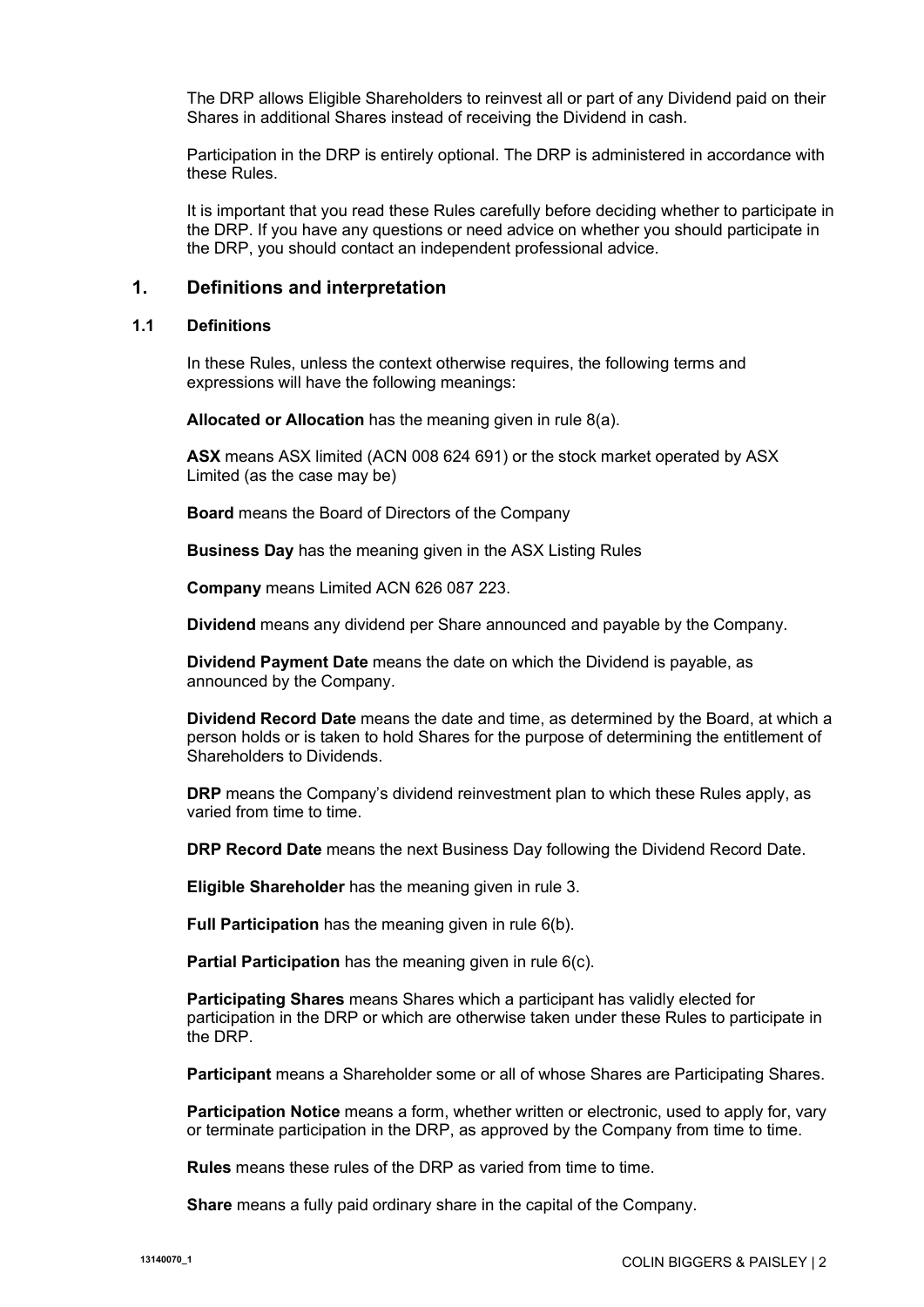**Shareholder** means a registered holder of Shares at a relevant DRP Record Date.

**Share Registry** means the share registry which maintains the Company's share register.

#### **1.2 Interpretation**

In these rules, unless the contrary intention appears:

- (a) words importing the singular include the plural and vice versa;
- (b) a term or expression starting with a capital letter:
	- (i) which is defined in the Corporations Act, but is not defined in these rules, has the meaning given to it in the Corporations Act; and
	- (ii) which is defined in the GST Law, but is not defined in these rules or the Corporations Act, has the meaning given to it in the GST Law.
- (c) references to these rules, or any particular rule or paragraph of these rules, means these rules, or the relevant rule or paragraph, as amended from time to time;
- (d) references to a statute or other law include regulations and other instruments under it and consolidations, amendments, re-enactments or replacements of any of them;
- (e) references to the exercise of a power or discretion include a decision not to exercise the power or discretion;
- (f) references to time are to Brisbane time;
- $(q)$  references to a "year" mean any period of 12 months;
- (h) the words "include", "including" or "such as" are not used as, nor are they to be interpreted as words of limitation, and when introducing a list of items does not exclude a reference to other items whether of the same class or genus or not;
- (i) "Australian dollars", "dollars", "A\$" or "\$" is a reference to the lawful currency of Australia;
- (j) law means common law, principles of equity, and laws made by parliament (and laws made by parliament include State, Territory and Commonwealth laws and regulations and other instruments under them, and consolidations, amendments, re-enactments or replacements of any of them);
- (k) a group of persons or things is a reference to any two or more of them jointly and to each of them individually;
- (l) calculated exclusive of that day;
- (m) if an act under this agreement to be done by a party on or by a given day is done after 5.30pm on that day, it is taken to be done on the next day.

#### **1.3 Headings**

Headings are for convenience only and, except where they are inserted as a means of cross-reference, do not affect the interpretation of these rules.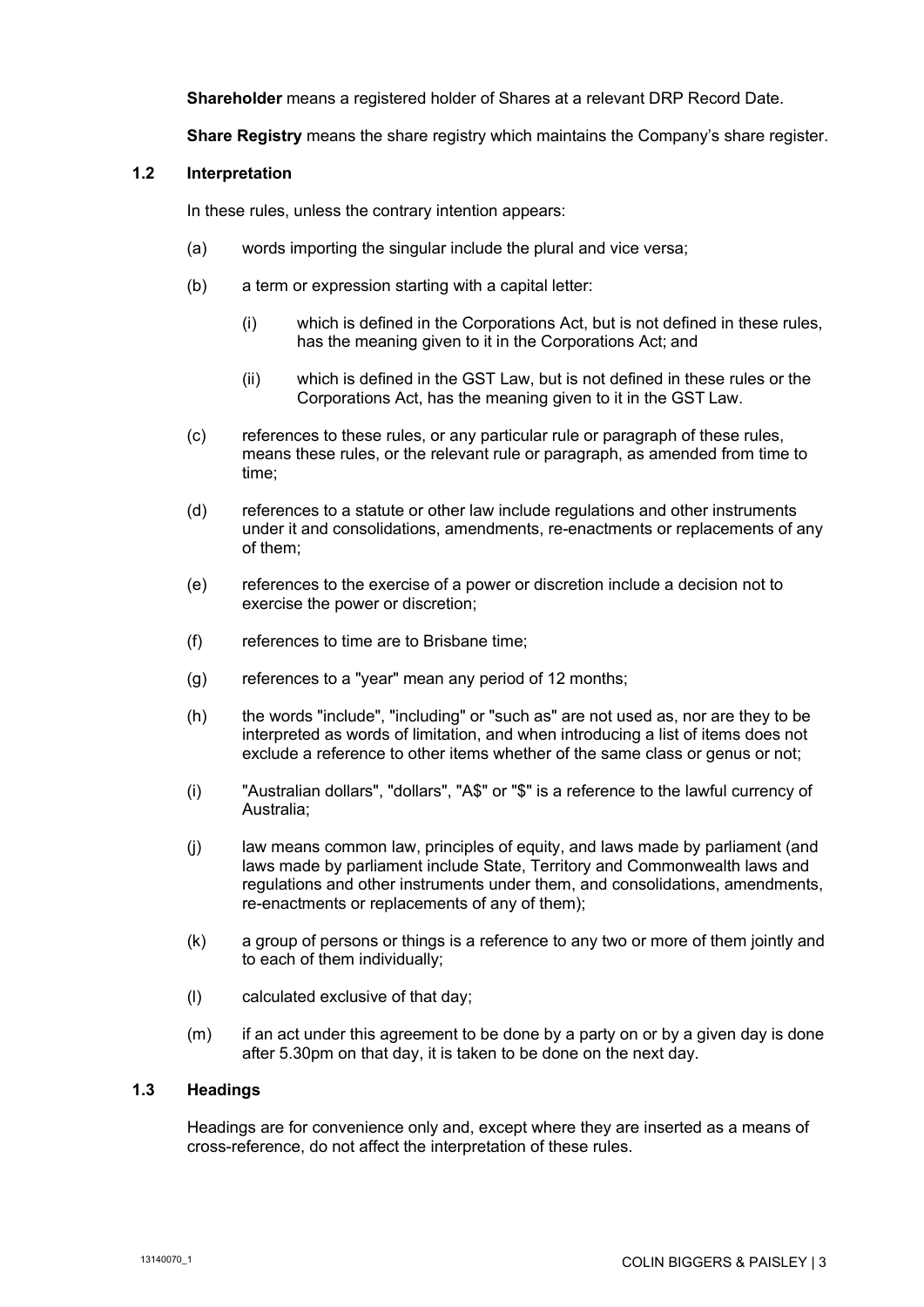# **2. Commencement and period of operation of the DRP**

The DRP and these Rules will commence operation on such date as the Board in its sole discretion determines.

## <span id="page-4-0"></span>**3. Eligibility to participate**

- (a) The Company may from time to time invite Shareholders to participate in the DRP.
- (b) Participation in the DRP is subject to these Rules.
- (c) Participation in the DRP by Eligible Shareholders:
	- (i) is optional and voluntary;
	- (ii) is not transferable; and
	- (iii) may be varied or terminated at any time in accordance with rule 10.
- (d) Subject to rule [\(e\),](#page-4-1) an Eligible Shareholder is, in respect of a particular DRP Record Date, a person who, at that DRP Record Date, was recorded in the Company's share register as a registered holder and whose address in the Company's share register at the relevant DRP Record Date:
	- (i) is in Australia or New Zealand; or
	- (ii) is in a jurisdiction in which the Board is satisfied that the offer and issue or transfer of Shares under the DRP is lawful and practicable. Until the Board determines otherwise, participation in the DRP is not available, directly or indirectly, to any entity or person who is in or is resident in the United States of America or Canada, whether an invitation to participate in the DRP has been received or not.
- <span id="page-4-1"></span>(e) The Board has the discretion to refuse to accept any person's Shares for participation in the DRP and to suspend or withdraw any person's Shares from participation (including declining to issue or transfer or reducing the issue or transfer of Shares under the DRP to a Participant) if the Board considers that the participation of those Shares might:
	- (i) breach any law of Australia including the *Foreign Acquisitions and Takeovers Act 1975* (Cth.), the ASX Listing Rules or the Company's constitution; or
	- (ii) prejudice the effective operation of the DRP; or
	- (iii) be undesirable or impractical.
- (f) It is the responsibility of each Shareholder to obtain any necessary approvals to enable that Shareholder to participate in the DRP.

#### **4. Multiple holdings**

- (a) Where an eligible Shareholder has more than one holding of Shares:
	- (i) each holding will be treated as separate for the purposes of the DRP, such that a separate Participation Notice must be lodged with respect to each separate holding that is to participate; and
	- (ii) these Rules will apply as if each such holding were held by a separate Participant,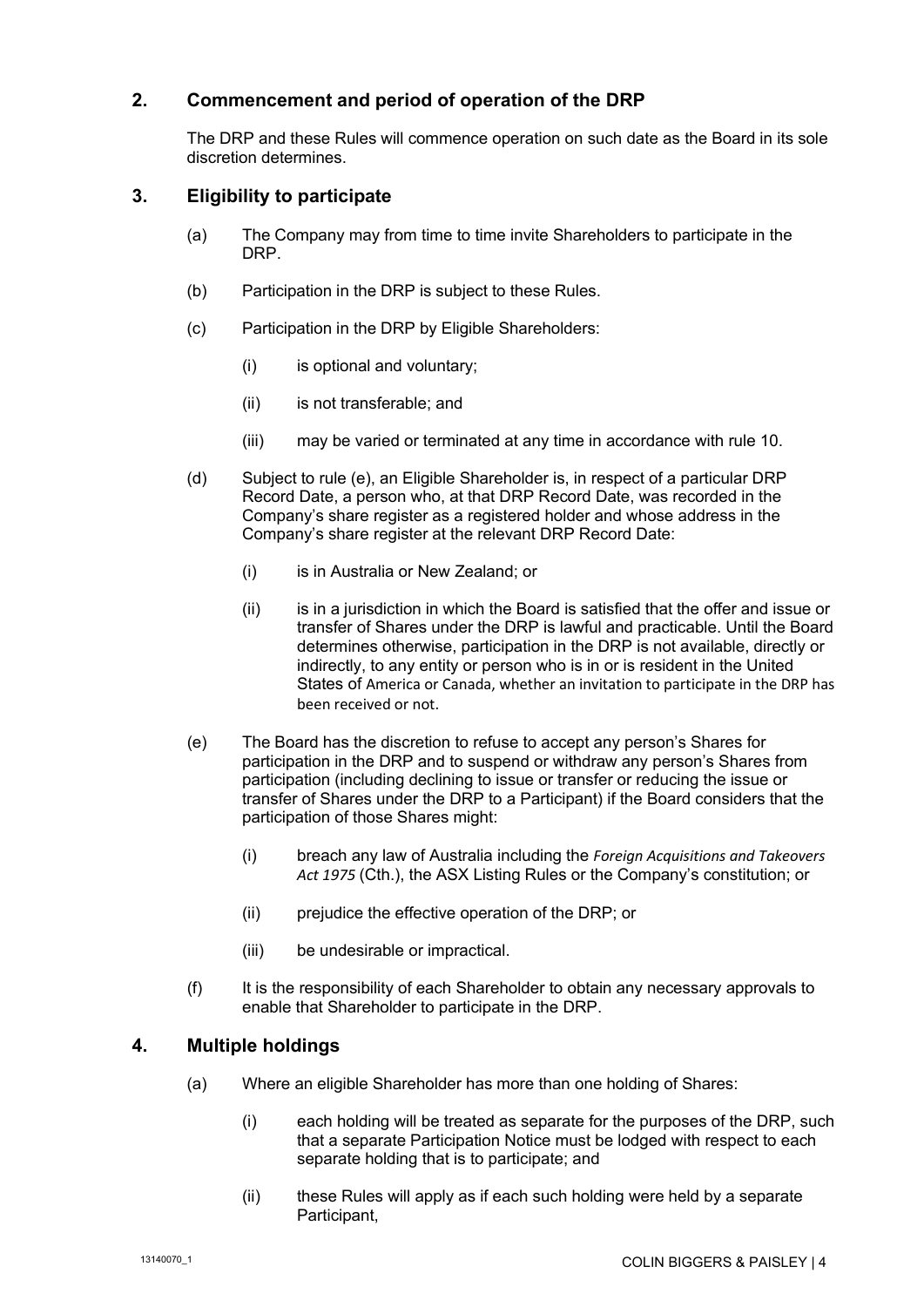unless the Board determines otherwise.

(b) If Shares are jointly held by two or more Eligible Shareholders, all joint holders of such Shares must sign a single Participation Notice for it to be valid. If one or more of the joint holders or the Shares is not an Eligible Shareholder, none of the joint holders can apply to participate in the DRP with respect to the Shares jointly held.

## **5. Application to participate**

- (a) Subject to the discretion of the Company, an application to participate in the DRP must be made by submitting a Participation Notice in accordance with rule [14.](#page-9-0) An Eligible Shareholder's participation in the DRP will take effect in accordance with rule [14\(a\).](#page-9-1)
- (b) A Participation Notice validly submitted or otherwise accepted by the Company remains in effect until:
	- (i) the Participant varies or terminates participation in the DRP under these Rules;
	- (ii) the Company terminates the DRP under rule [12;](#page-9-2)
	- (iii) the Participant ceases to be an Eligible shareholder under rule [3,](#page-4-0) in which case the Participation Notice will become effective again if and at such time as the Shareholder recommences to be an Eligible Shareholder; or
	- (iv) the Participant is deemed to have terminated participation in the DRP in accordance with rule [11\(c\).](#page-9-3)

## **6. Extent of participation**

- (a) Participation may be either full or partial. A Participation Notice must specify whether the Shareholder has elected Full Participation or Partial Participation and if Partial Participation is elected, the Participation Notice must clearly specify the number of Shares that are to be Participating Shares.
- <span id="page-5-0"></span>(b) Full Participation means that all Shares registered in the Participant's name from time to time are Participating Shares. Where a shareholder has elected Full Participation, all Shares subsequently acquired and held by that Participant (whether under the DRP or otherwise) will be Participating Shares, subject to:
	- (i) any later Participation Notice submitted by that Participant; and
	- (ii) the ASX Listing Rules, the ASTC Settlement Rules and all other applicable laws.
- <span id="page-5-1"></span>(c) Partial Participation means that only the number of Shares specified as participating in the Participation Notice by the Shareholder are Participating Shares. However, if at the relevant DRP Record Date the number of shares held by the Participant is less than the specified number of Shares, the DRP applies to the lesser number of Shares (and the Participant is deemed to have lodged a Participation Notice to this effect for the relevant Dividend). This means that, where a Shareholder has elected Partial Participation, Shares in excess of the number specified as participating that are subsequently acquired by that Shareholder (whether under the DRP or otherwise), will not participate in the DRP unless that Shareholder submits a further Participation Notice in accordance with rule [10.](#page-8-0)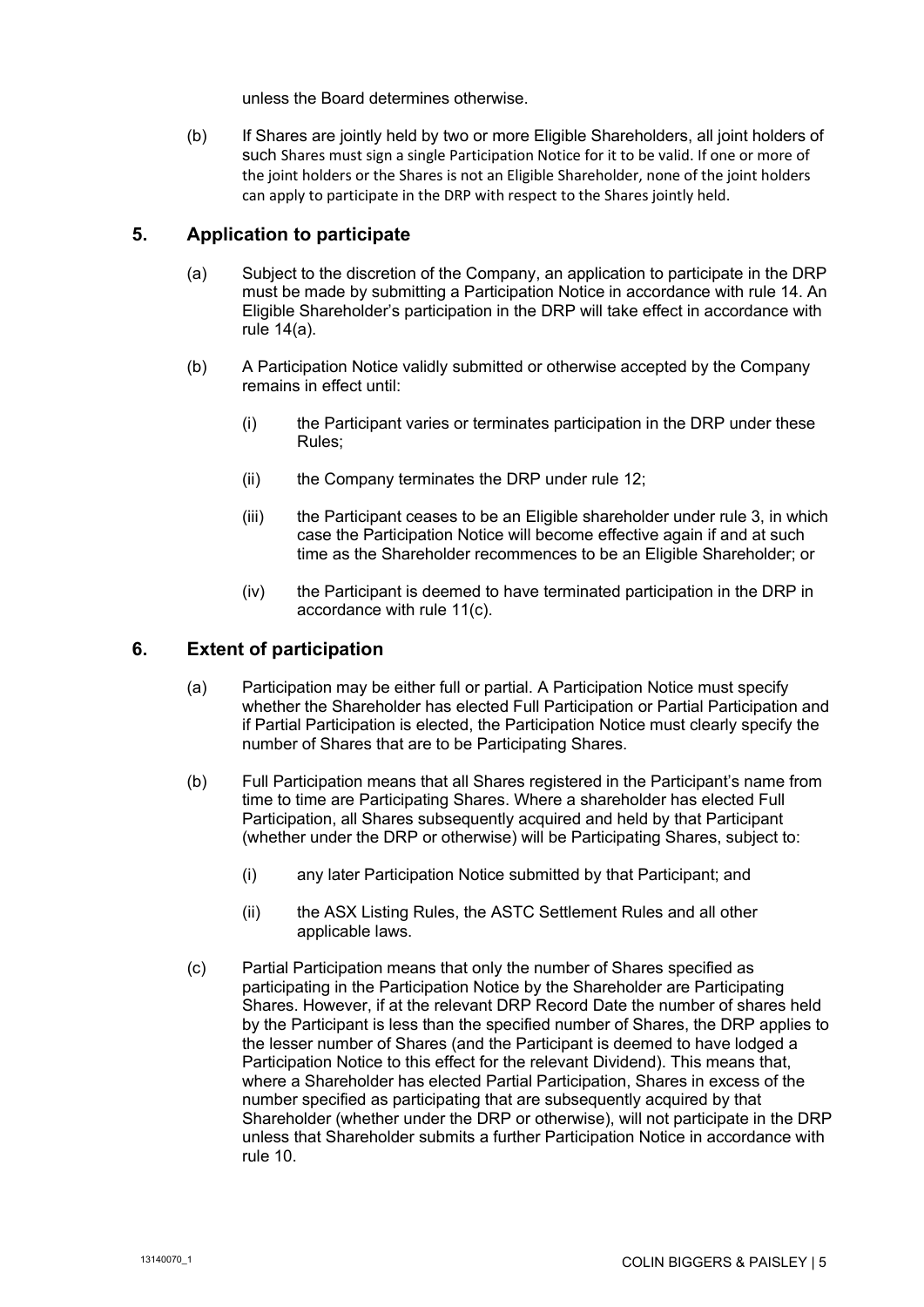- <span id="page-6-1"></span>(d) If a Participation Notice does not, in the opinion of the Company, clearly indicate the level of participation in the DRP, it will be deemed to be an application for Full Participation.
- (e) The Company shall not be liable to any Eligible Shareholder for any loss, damage or claim in respect of that Eligible Shareholder's participation as a result of the operation of rules [\(b\),](#page-5-0) [\(c\)](#page-5-1) or [\(d\).](#page-6-1)

## **7. Reinvestment of Dividends and residual balances**

- (a) Each Dividend payable to a Participant in respect of Participating Shares will be applied by the Company on the Participant's behalf in acquiring additional Shares by Allocation in accordance with these Rules.
- <span id="page-6-3"></span><span id="page-6-2"></span>(b) The Company will establish and maintain a DRP account for each Participant. In respect of each Dividend payable to a Participant, the Company will:
	- (i) determine the Dividend, less withholding tax or other sum the Company is entitled to retain in relation to the Dividend, in respect of that Participant's Participating Shares;
	- (ii) credit the amount in rule [\(i\)](#page-6-2) to the Participant's DRP account, and that payment constitutes payment of the Dividend on the Participant's Participating Shares;
	- (iii) determine the number of additional Shares which may be acquired under the DRP in accordance with rule [8\(b\)](#page-7-0) rounding that number down to the nearest whole number;
	- (iv) procure that the number of Shares determined under rule [\(iii\)](#page-6-3) are allocated to the Participant and debit the Participant's DRP account with the total of the amount for the Shares Allocated; and
	- (v) retain in the Participant's DRP account, without interest and on the terms set out in these Rules, any cash balance remaining unless and until the cash balance is applied in accordance with these Rules.
- (c) Subject to rule [\(d\),](#page-6-4) any residual balance in a Participant's DRP account will be aggregated with any further Dividend determined in accordance with rule [\(b\)\(i\)](#page-6-2) and credited to the DRP account.
- <span id="page-6-4"></span>(d) Where the DRP is suspended by the Board pursuant to these Rules, any positive residual balance in the Participant's DRP account will remain held in the Participant's DRP account without interest.
- (e) Where:
	- (i) the DRP is terminated by the Board pursuant to these Rules; or
	- (ii) the Participant ceases to participate in the DRP for whatever reason, any positive residual balance in the Participant's DRP account at that time will be donated to a charity or charities as determined by the Board from time to time. The Participant will not be entitled to be paid the positive residual balance.

#### <span id="page-6-0"></span>**8. Allocation of Shares**

- (a) The Company may, in its absolute discretion, either:
	- (i) issue new shares; or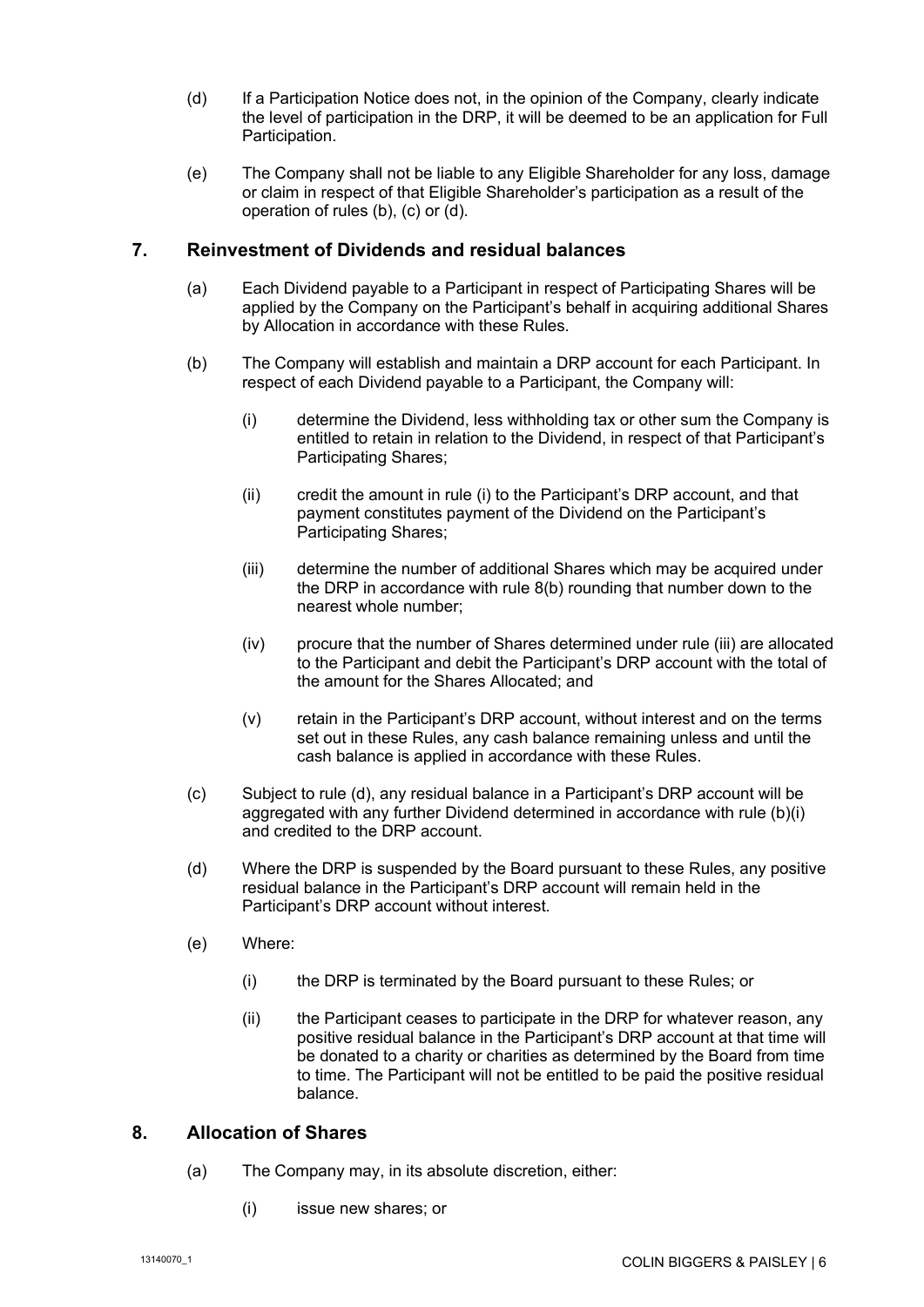- (ii) acquire Shares (whether on market or otherwise); or
- (iii) undertake any combination of the options above,

to satisfy the Company obligations under these Rules (Allocated or Allocation).

<span id="page-7-0"></span>(b) The number of shares to which each Participant is entitled shall be the value of the sum calculated by the formula below, rounded down to the nearest whole number:

| Number of Shares = | $(PS \times D) + R$ |
|--------------------|---------------------|
|                    |                     |
|                    | $(C-X)$             |

Where:

- PS is the number of Participating Shares;
- D is the amount of the Dividend in cents per Share to which the Participating Shares will be entitled less any withholding tax or other sum the Company is entitled to retain in relation to the Dividend;
- R is the amount of any residual balance in cents in the Participant's DRP account carried forward from any previous Dividend;
- C is the average market price, being the arithmetic average of the daily volume weighted average price of all Shares sold through a Normal Trade during the Pricing Period, rounded to four decimal places (adjusted in such manner as the Board considers appropriate to preserve equity between Participants and non-Participants, any bonus issue, rights issue or other distribution in which the Shares to be issued will not participate and any other relevant fact, matter or thing); and
- X a discount (if any) determined by the Board in its absolute discretion.

For the purposes of this formula:

**Normal Trade** means all trades excluding trades such as special crossing, crossings prior to the commencement of normal trading or during the closing phase or after hours adjustment phase, overnight crossings, overseas trades, trades pursuant to the exercise of options over shares, or any other trade determined by the Board in its discretion not to be reflective of normal trading in Shares.

**Pricing Period** means a period of 5 Trading days (commencing before, on or after the relevant DRP Record Date, as determined by the Board) or as otherwise determined by the Board; and

**Trading Day** has the meaning given to that term in the ASX Listing Rules.

- (c) All Shares newly issued under the DRP will, from the date of Allocation, rank equally in all respects with existing Shares unless the Company determines that they are not to participate in either or both of:
	- (i) the next Dividend paid; and
	- (ii) any offer of Shares open when the Shares are issued under the DRP.
- (d) Shares will be Allocated within the time required by ASX.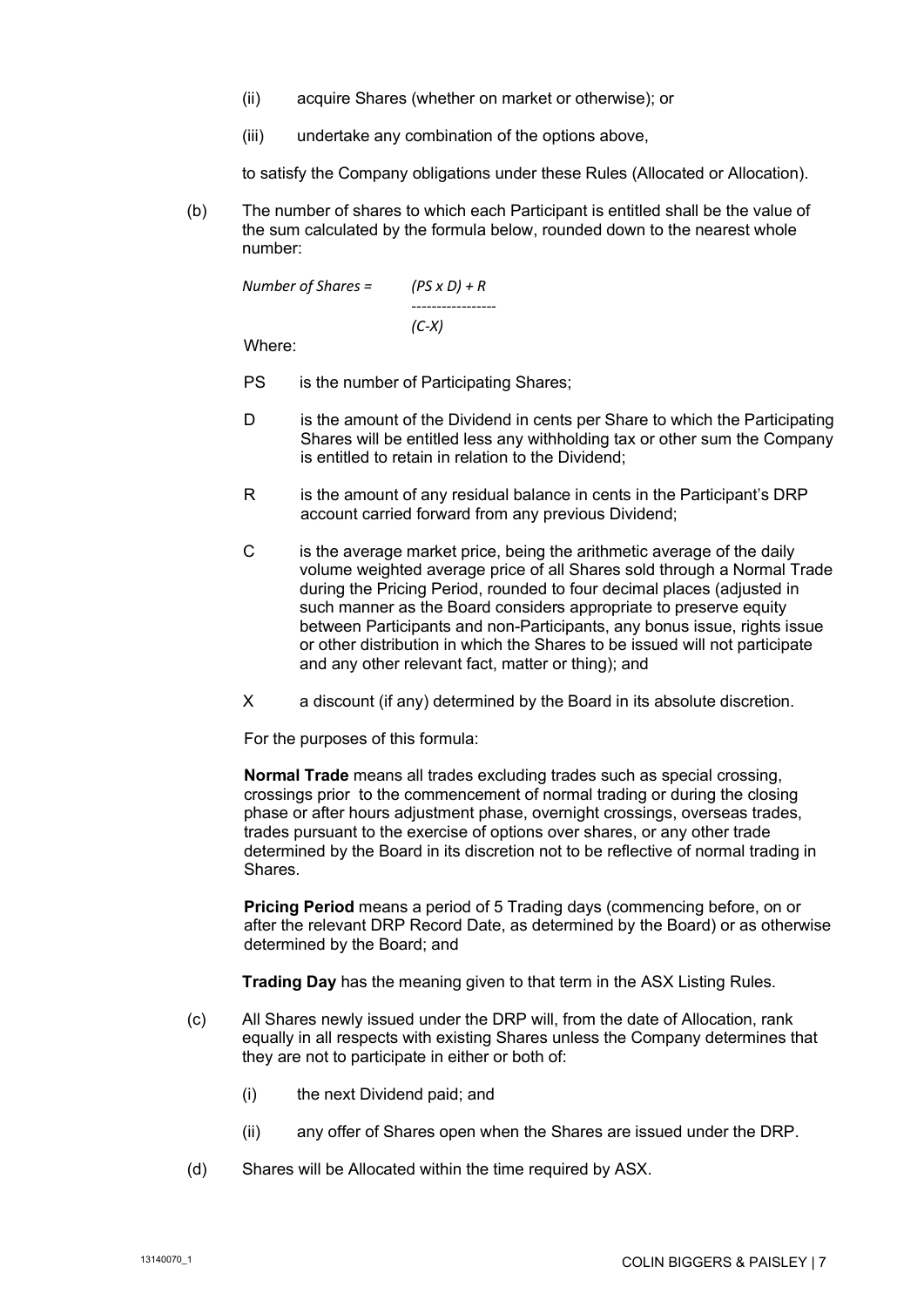- (e) Shares Allocated will be registered on the share register on which the Participant already holds Shares.
- (f) Where the Shares Allocated are not quoted on ASX at the time the Allocation is effected, the Company will, at its own cost, apply (or procure the application) for quotation of those Shares on ASX within the time required by the ASX Listing Rules.
- (g) On, or as soon as practicable after, each Dividend Payment Date, the Company must forward to each Participant a holding statement in relation to Shares Allocated under the DRP (or Share certificates where applicable).

#### **9. The Effect of Applying for Participation**

By applying to participate in the DRP, the applicant:

- (a) unconditionally agrees to the terms of the Rules;
- (b) warrants to the Company that it is an Eligible Shareholder;
- (c) acknowledges that Dividends reinvested under the DRP will be assessable for applicable income tax in the same way as cash Dividends;
- <span id="page-8-2"></span>(d) authorizes the Company (and its officers or agents) to correct any error in, or omission from, any other notice or application contemplated by rule [14](#page-9-0) (including, but not limited to, a Participation Notice);
- (e) acknowledges that the Company may at any time irrevocably determine that the application's Participation Notice is valid in accordance with these Rules even if the Participation Notice is incomplete, contains errors or is otherwise defective; and
- (f) acknowledges that neither the Company nor the Share Registry has provided the applicant with investment advice, financial product advice or any securities recommendation concerning its decision to apply to participate in the DRP and that neither has any obligation to provide any such advice or recommendation.

#### <span id="page-8-1"></span><span id="page-8-0"></span>**10. Variation or Termination of Participation**

- (a) A Participant may at any time give notice to the Company (via the Share Registry using the Participation Notice) of the Participant's decision to:
	- (i) increase of decrease the number of Shares participating in the DRP; or
	- (ii) terminate the Participant's participation in the DRP. The alteration or termination takes effect in accordance with rule [14.](#page-9-0)
- (b) In the case of death of a Participant, participation will only be terminated where the Company is given notice of termination. Notices for the purposes of a deceased Shareholder's participation in the DRP may be given by persons authorized to act on behalf of a deceased person.

#### **11. Reduction or Termination of Participation Where no Notice is Given**

- (a) Where all of a Participant's Shares are Participating Shares and the Participant disposes of some (but not all) of those Shares, then subject to rule [10\(a\),](#page-8-1) the remaining Shares held by the Participant continue to be Participating Shares.
- (b) Where only some of a Participant's Shares are Participating Shares and the Participant disposes of part of the Participant's total holding, then the shares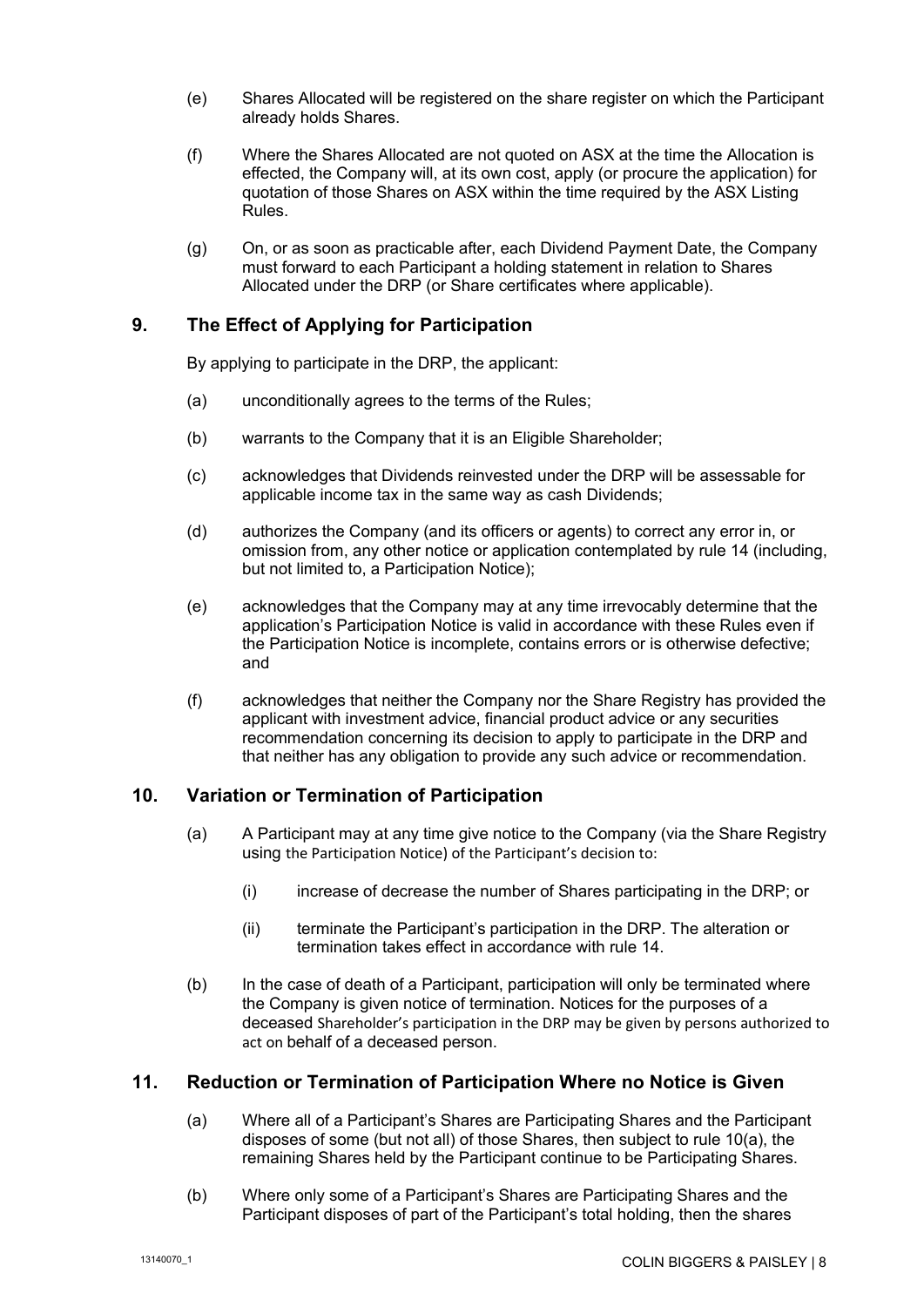disposed of are deemed not to be Participating Shares. If the number of Shares disposed of is more than the number of the Participant's Shares not participating in the DRP, the disposal is deemed to include all the Participant's holding not participating in the DRP, and the balance (if any) will be attributed to Participating Shares.

<span id="page-9-3"></span>(c) Where a Participant disposes of all its Shares, the Participant is deemed to have terminated participation in the DRP with respect to the holding on the date the Company registered a transfer or instrument of disposal of the Participant's holding.

#### <span id="page-9-2"></span>**12. Variation, Suspension and Termination of the DRP or these Rules**

- (a) The DRP or these Rules may be varied, suspended or terminated by the Board at any time by notification on the Company's website and by notice to ASX. For the avoidance of doubt, where the Company has announced that the DRP will operate in respect of a Dividend, the Company retains the discretion to suspend the DRP in respect of that dividend at any time prior to the Dividend Payment Date.
- (b) The variation, suspension or termination takes effect upon the date specified by the Company and the variation, suspension or termination does not give rise to any liability on the part of, or right of action against, the Company or its officers, employees or agents.
- (c) If the DRP or these Rules are varied, a Participant continues to participate under the DRP pursuant to their prior Participation Notice and these Rules in their varied form continue to apply unless the Participant varies or terminates its participation in the DRP by submitting a Participation Notice in accordance with these Rules.
- <span id="page-9-4"></span>(d) If the DRP is suspended, an election as to participation in the DRP will also be suspended and all Shares are deemed to be non-Participating Shares for the purpose of any Dividend paid while the DRP is suspended.
- (e) Any suspension under rule [\(d\)](#page-9-4) will continue until such time as the Board resolves to recommence or terminate the DRP.
- (f) The DRP may be reinstated following a suspension in accordance with this rule [12](#page-9-2) by notification on the Company's website and by notice to ASX. Upon reinstatement of the DRP, all prior elections will be reinstated and will continue to apply until a new valid Participation Notice is lodged, unless the Company determines otherwise.

## **13. Costs to Participants**

No brokerage, commission or other transaction costs are payable by Participants in respect of Shares Allocated under the DRP and no stamp or other duties are payable, under present law, by Participants in respect of Shares allocated under the DRP.

#### <span id="page-9-1"></span><span id="page-9-0"></span>**14. Applications and other notices**

- (a) Where a Participant has elected to receive electronic communications from the Company, the Company may give any notice, including written notice required under these Rules, by electronic means.
- (b) Subject to rules [\(c\)](#page-9-5) and [\(d\),](#page-10-0) applications and notices are effective upon receipt by the Company or the Share Registry (as appropriate).
- <span id="page-9-5"></span>(c) Applications or notices received after a DRP Record Date are not effective in respect of that Dividend but are effective in respect of subsequent Dividends.